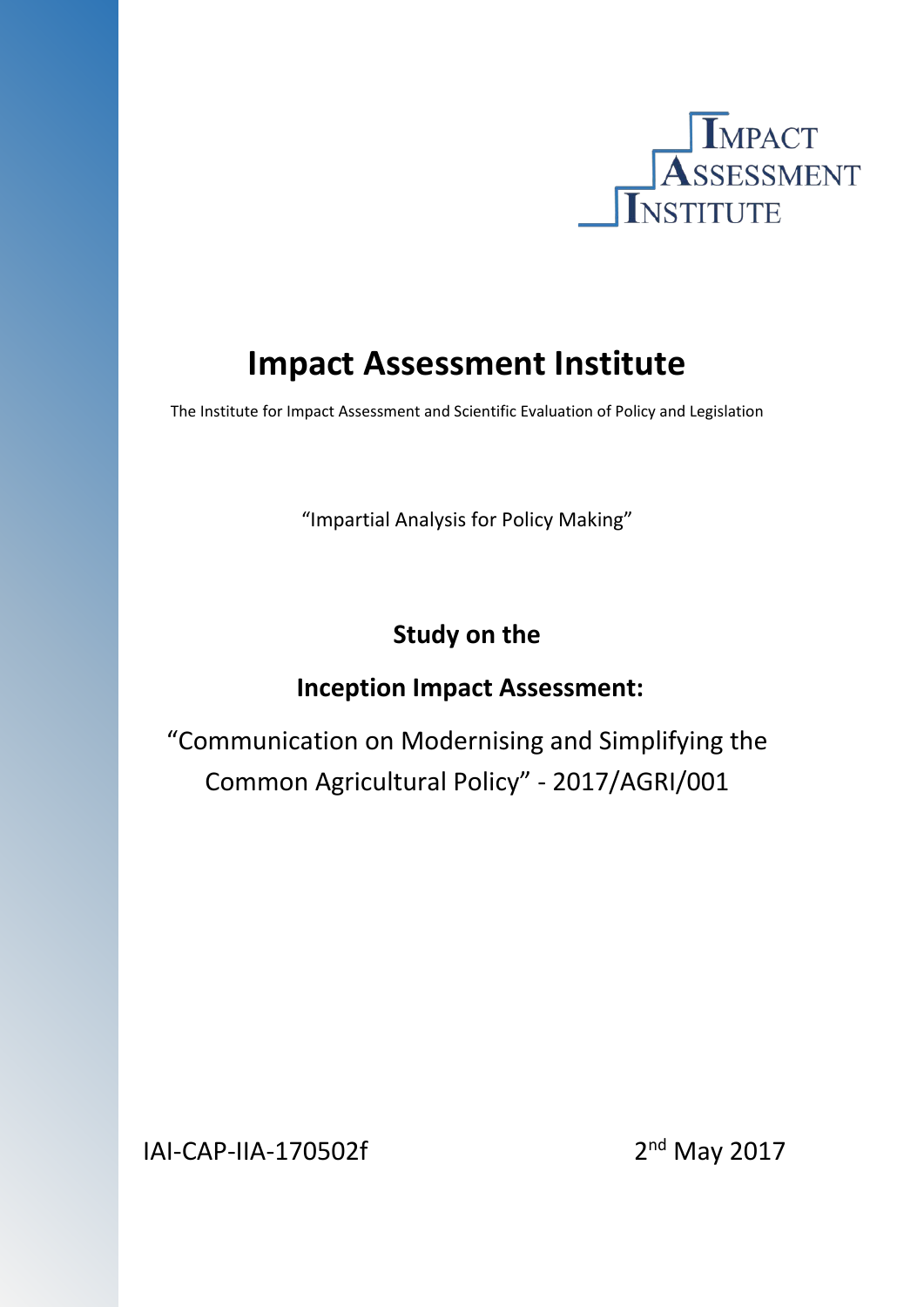## Main Findings

This study scrutinises the Inception impact assessment (IIA) on Modernising and Simplifying the Common Agricultural Policy (CAP) - 02/02/2017 in terms of its adherence to procedures laid out in the Better Regulation Guidelines and the accuracy of the evidence presented.

This IIA precedes a policy communication and is therefore expected to present a broad and open platform for evidence gathering and further policy making. In general, the IIA presents a concise record of the status and the framework for further work in this policy area, at an appropriate level of detail, as an informative basis for stakeholders.

In certain parts however, in particular the description of objectives, parameters appear to have been defined before the planned consultation and analysis has taken place. A coherent processis necessary to translate the policy foundation in the EU treaties and the current status into needs and objectives, which should then drive the analysis of options.

There is also a lack of direct reference in the text to explain the problem definition, objectives and policy options presented. A summary of or reference to the relevant background data would have been necessary to inform stakeholders how these elements were generated, to provide greater confidence in their validity and set a platform for more effective consultation.

Data collection and consultation have been presented in a coherent manner. Additional explanation of the process towards legislation and further Impact Assessments would have been useful information for stakeholders.

This IIA is a useful and mostly balanced platform for further policy making. It would be important to ensure openness in ongoing work, such that the premature decision making identified does not pervade unaltered into the future legislation.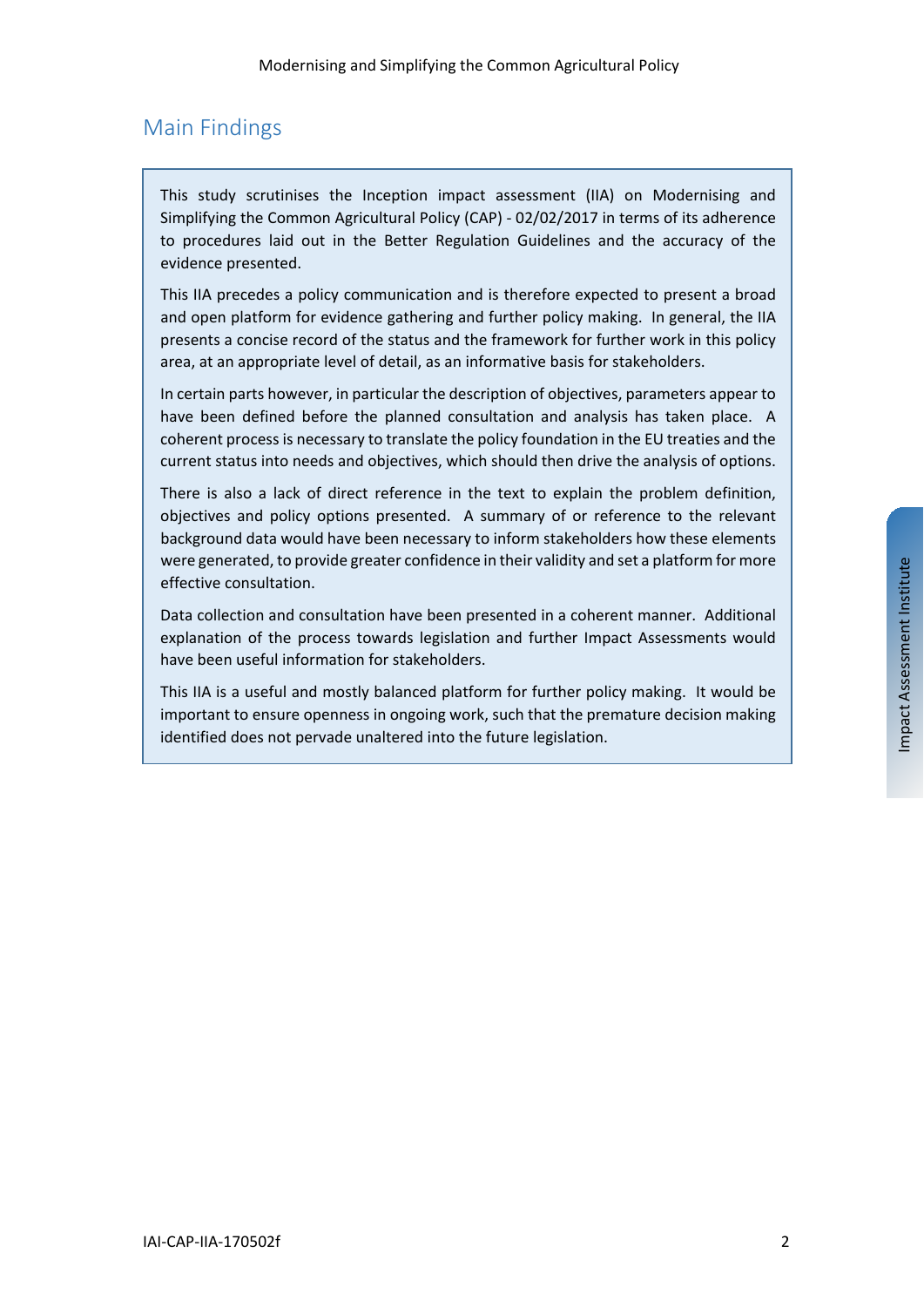#### Visualisation

The following table provides a visual overview of the results of this report for each element of the evidence presented in the Impact Assessment, using an assessment from 1 to 7 to indicate the level of confidence  $(1 =$  highest,  $7 =$  lowest confidence level).

| <b>Element</b>  |                | <b>Assessment level &amp;</b><br>description (17)              | <b>Notes</b>                                                                                                                                                        |  |  |
|-----------------|----------------|----------------------------------------------------------------|---------------------------------------------------------------------------------------------------------------------------------------------------------------------|--|--|
| Rhetoric        | $\overline{2}$ | Minor questions<br>identified on analysis<br>and/or evidence   | The language used is balanced and<br>neutral, providing a broad platform for<br>policy development.                                                                 |  |  |
| Assumptions     | $\overline{4}$ | Concerns identified with<br>analysis and/or evidence           | Certain key parameters of the reform<br>have been defined before a full<br>analysis and consultation has been<br>performed.                                         |  |  |
| Background data | $\overline{4}$ | Concerns identified with<br>analysis and/or evidence           | Data supporting objectives and policy<br>options is not referenced for<br>explanation. The public consultation is<br>pitched at an appropriate level.               |  |  |
| Analysis        | 3              | Several questions<br>identified on analysis<br>and/or evidence | The descriptions of the objectives<br>contain a number of shortcomings.                                                                                             |  |  |
| Results         | $\overline{2}$ | Minor questions<br>identified on analysis<br>and/or evidence   | A number of questions arise on the<br>selection of indicators and the<br>assessment of impacts.                                                                     |  |  |
| Conclusions     | $\overline{2}$ | Minor questions<br>identified on analysis<br>and/or evidence   | Fixed conclusions on the assessment<br>have not yet been drawn, although<br>conclusions on objectives derive from<br>the premature assumptions identified<br>above. |  |  |

#### Key to assessment levels

|                                            |                                                                       | 3                                                                       |                                                                  | 5                                                                               |                                                                             |                                               |
|--------------------------------------------|-----------------------------------------------------------------------|-------------------------------------------------------------------------|------------------------------------------------------------------|---------------------------------------------------------------------------------|-----------------------------------------------------------------------------|-----------------------------------------------|
| Correct<br>analysis,<br>fully<br>evidenced | Minor<br>questions<br>identified<br>on analysis<br>and/or<br>evidence | Several<br>questions<br>identified<br>on analysis<br>and/or<br>evidence | Concerns<br>identified<br>with<br>analysis<br>and/or<br>evidence | Substantial<br>concerns<br>identified<br>with<br>analysis<br>and/or<br>evidence | Serious<br>concerns<br>identified<br>with<br>analysis<br>and/or<br>evidence | Incorrect<br>analysis /<br>evidence<br>absent |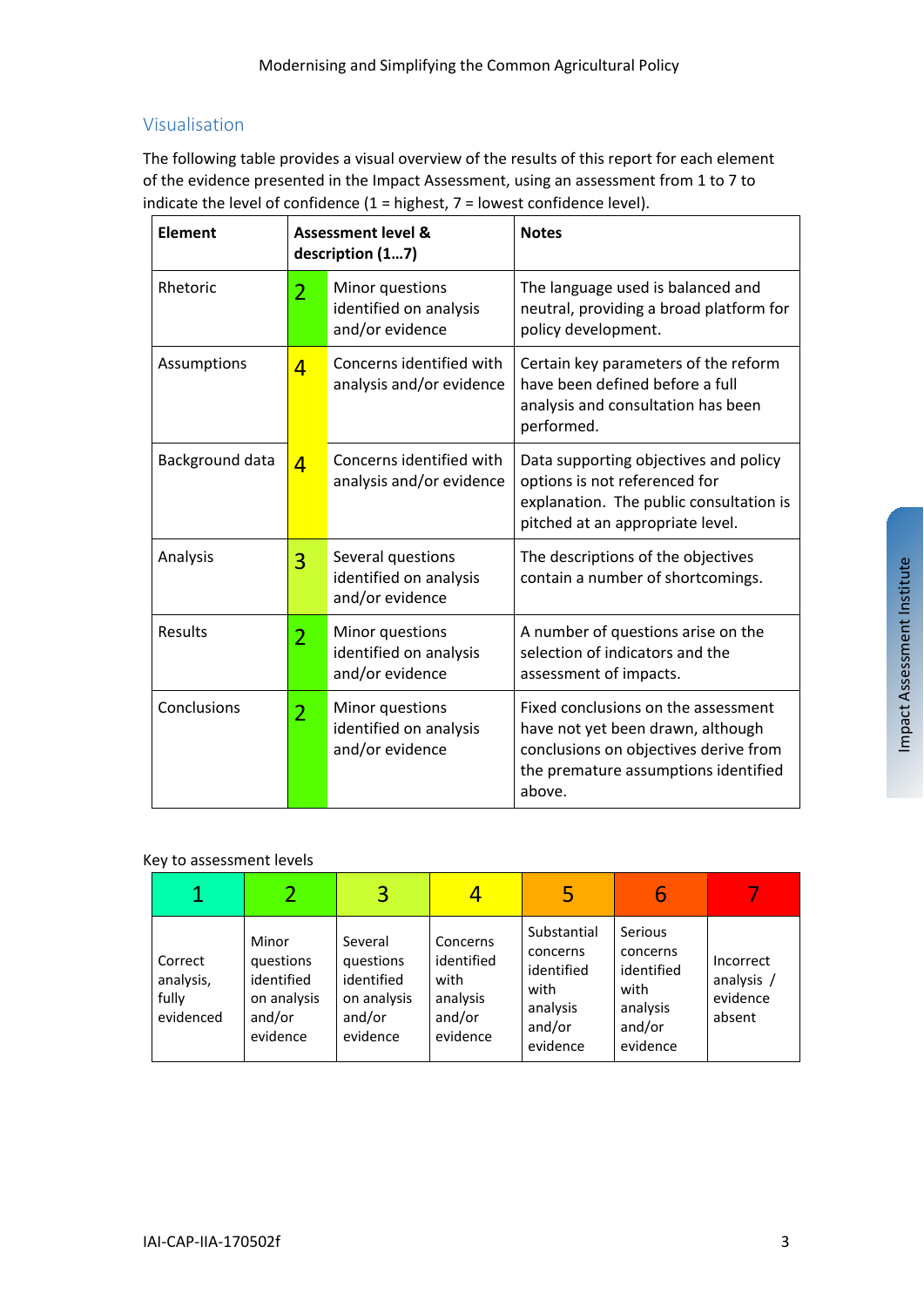## 1. Introduction and General Comments

This study scrutinises the Inception Impact Assessment (IIA) 'Communication on Modernising and Simplifying the Common Agricultural Policy.'

Inception Impact Assessments were introduced, according to the May 2015 Better Regulation Guidelines, in order to "provide a comprehensive basis for stakeholders to provide feedback, information and opinions." The Guidelines also state "Preliminary analyses in the Inception IA and early in the IA process should clarify the legal basis and indicate whether advancing further at EU level would make sense".

The IIA should be published near the start of the evidence gathering process, as the "Initial description of the problem" and to "…indicate whether advancing further at EU level would make sense." In the case of the subject of this study, as the IIA indicates, work on the impact analysis within the Commission started on September  $5<sup>th</sup>/6<sup>th</sup>$  2016 with the European Conference on Rural Development (''Cork 2.0'').

The IIA was published in February 2017, with the Communication and Impact Assessment expected to be adopted in December (Q4) 2017, according to the "Indicative Planning" field in the title section.

This Inception Impact Assessment is published at an earlier stage in the legislative process than is usual, since it precedes a planned communication, not a legislative proposal. Since the aim of a communication isto establish the basisfor an in-depth policy discussion, the level of detail in the evidence presented does not have to be subjected to the same expectations and demands as Inception Impact Assessments that precede legislative proposals. It would be expected to define the terms of the policy, rather than presenting evidence or conclusions for specific actions. The IIA is therefore scrutinised in this context.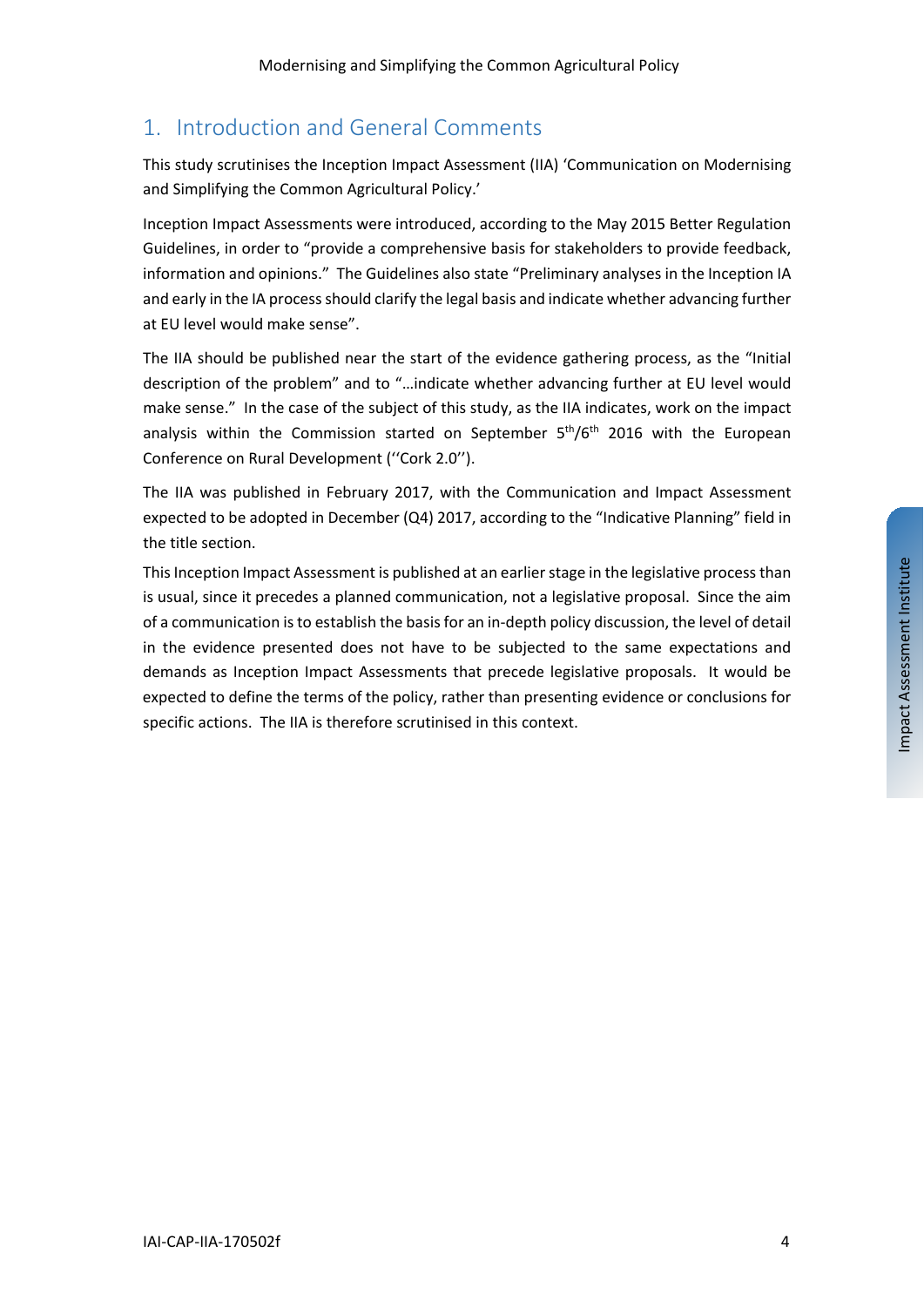### 2. Evaluation of Content of Inception Impact Assessment

The four sections of the IIA are assessed qualitatively in terms of the appropriateness of the rhetoric, assumptions, data and analysis presented.

#### 2.1. Section A: Context, Subsidiarity Check and Objectives

#### 2.1.1. Context

This introductory part provides a generally neutral and informative overview of the legislative framework of this initiative. In particular, it focuses factually on previous relevant activity in this domain and maps out a plan for future legislation.

#### 2.1.2. Problem the initiative aims to tackle

The three points (prices, trade negotiations, new international commitments/migration) raised in this section, describing the shifting of the context for the CAP, are valid, but do not appear to be sufficiently comprehensive to provide a complete background to the reform. In particular the following additional points are suggested as equally relevant (without claiming to be comprehensive):

- Increasing and shifting global demand for food, from increasing population, GDP growth and changing consumer expectations.
- The contribution of innovation, including traditional agricultural issues such as chemicals and land use as well as new digital technologies.

Whilst the omission of these (and potentially other) major factors does not negate the validity of the introduction, a more comprehensive view would have provided a more useful framework for stakeholders to consider their input. The Commission should aim to correct this during the upcoming stakeholder outreach and ongoing policy development.

Regarding the three points presented, it would have been informative to provide references to enable stakeholders to access additional explanation and detail, thereby providing some justification. DG AGRI can be expected to have significant amounts of information on the issues referred to in the IIA. This data, such as that on the price developments for individual agricultural products and specific links between the COP 21/SDGs and CAP, was not presented. This is a serious omission that makes it more difficult for stakeholders to understand the detailed drivers behind the Commission's decision to initiate the policy debate. A more datadriven background to the IIA would have promoted future discussions based on facts and data and thus have provided a more solid foundation for evidence-based decision-making.

Additionally, the text of the point on prices appears to imply that falling prices is exclusively a problem, in that context quoting only the increased challenge to long term planning. Lower prices are indeed a problem for producers, although not only for long term planning purposes. Conversely, lower prices are an advantage for consumers. Additionally price volatility can be a challenge for all parties. All sides of the price equation should be set out, with broader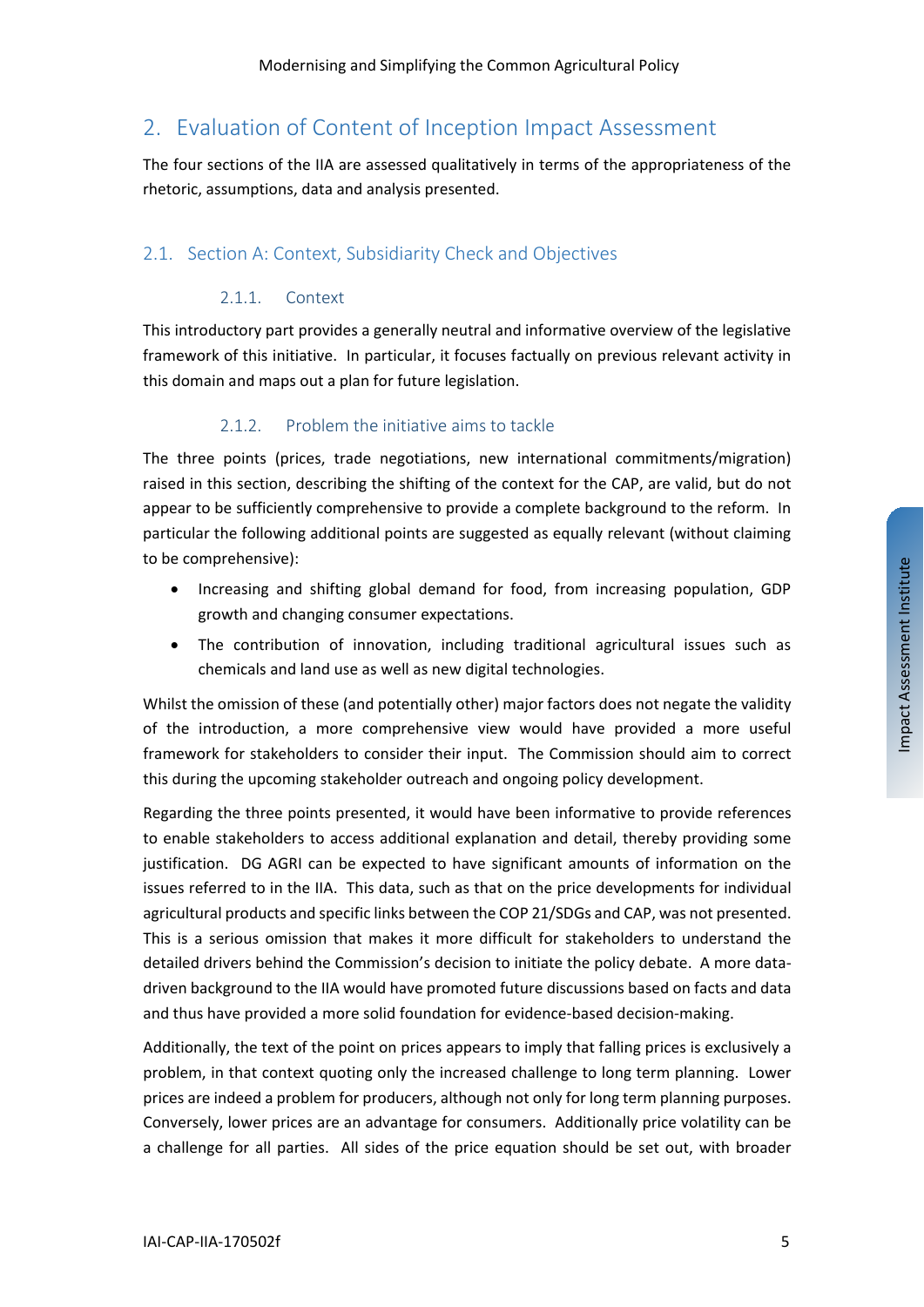descriptions to ensure comprehensiveness, in order to demonstrate a neutral and evidencebased approach.

The three "musts" quoted in this section, specifically "modernised", "simplified" and "coherent" are sufficiently broad to be inclusive of all expected policy imperatives. However, by introducing these ideas, this part is already discussing objectives for the reform rather than describing the problem as required by this section.

The final paragraph presents a useful overview of the process, but again this is not part of the problem definition, but rather a description of the steps to be taken to address it.

#### 2.1.3. Subsidiarity check (and legal basis)

The subsidiarity check presents a concise reasoning for action to be taken by the EU for the CAP, within the authority of the relevant articles of the Treaty on the Functioning of the European Union. The text states appropriately that "subsidiarity will be duly considered", thereby setting the subsidiary check as a test to be carried out as part of the evidence gathering process.

The three needs quoted in this section, namely "a level playing field in a single market", "common and cross-border challenges", and "strengthening the single market" and "positioning in trade negotiations", are consistent with the treaties and are relevant to the CAP.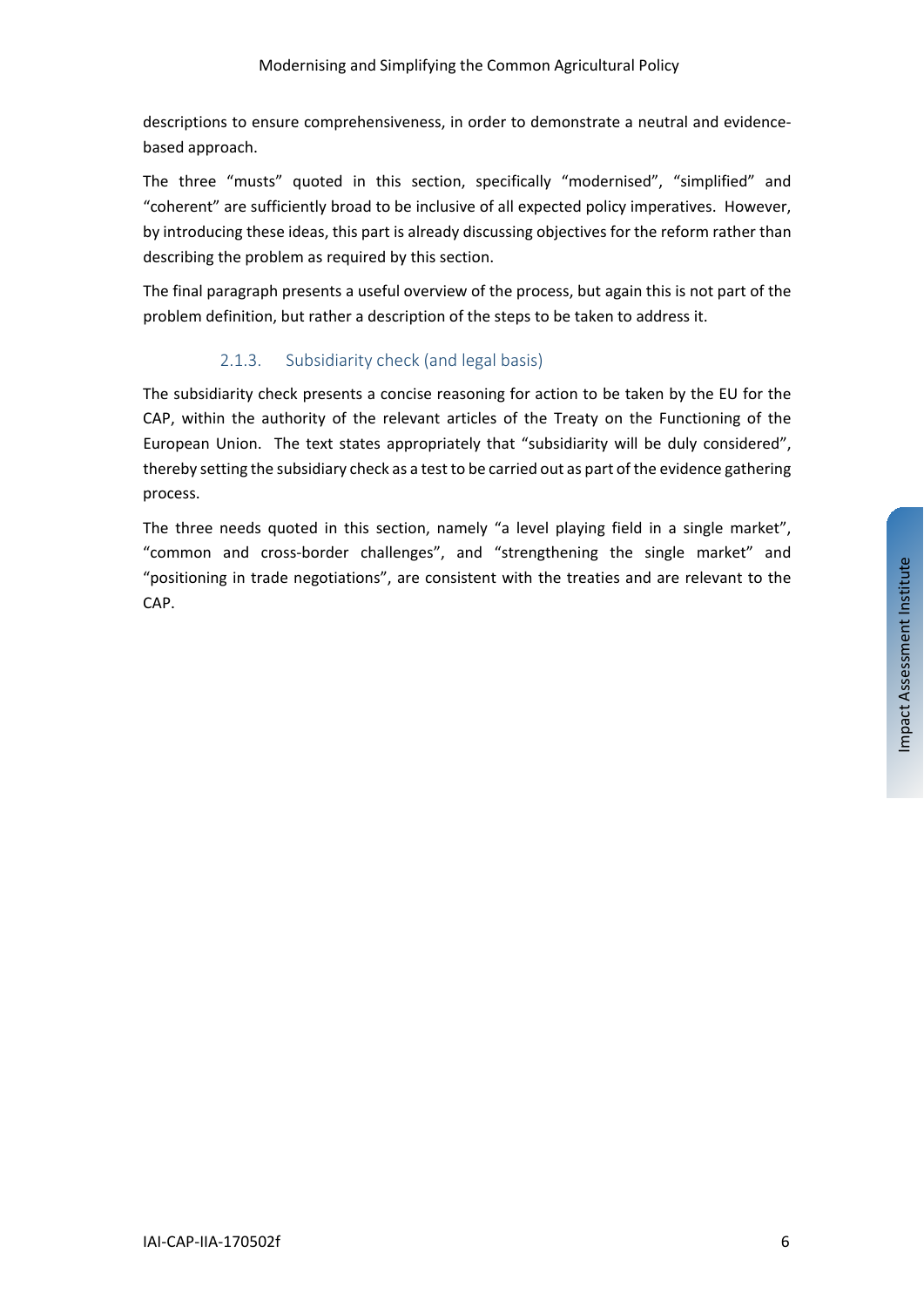#### 2.2. Section B: Objectives and policy options

At this very early stage in the process, it is important that the policy objectives are clearly explained and also sufficiently flexible to be amended as the legislative and consultation processes progresses.

This section presents five broad objectives/orientations on which the CAP "will put emphasis". This definitive intention is unnecessarily prescriptive at this stage. In addition, there is no explanation or quoted reference to show how the objectives were developed and selected, nor a demonstration of their connection to the problem definition. The five quoted objectives appears to cover in general terms the stated needs of the CAP reform, but without full explanation there is no reference point to test this.

Ideally these objectives can be revised as the process continues, with a clear logical path set out connecting the treaties governing the policy area, the current status and needs, to a comprehensive and coherent set of objectives, to indicators to measure them. This will enable policy options to be generated in a consistent manner.

The policy options are also introduced in a manner, which indicates decision making before gathering of data and assessment of the evidence. It should be made clear that the options can be amended and complemented according to new information and data to be acquired.

Therefore it would have been appropriate at this stage to have considered a larger number of policy elements, from which policy options can eventually be built, rather than explicit discrete options. The three main policy change options are not completely mutually exclusive and elements can be combined. The assessment of the individual elements, independently from each other as well as considering the synergies, would enable to a more comprehensive analysis and enable the definition of a set of more coherent options. For example, risk management, the level of incentive/enforcement of environmental measures, different methods of farm support, simplification options and methods for aligning to EU objectives can all be individually evaluated. Elements can be combined later in the legislative process to determine the most effective overall policy.

At this stage the options could perhaps best have been described as "directions", indicating different philosophies. As they stand they confuse the high level strategy with implementation methodologies.

Further, option 2 (no policy), by admission of the text, cannot be an option, and it would have been more coherent to consider the scenario with no CAP asthe baseline for calculation of the value added of the CAP, both in evaluating the exiting policy and assessing the potential impacts of the future one.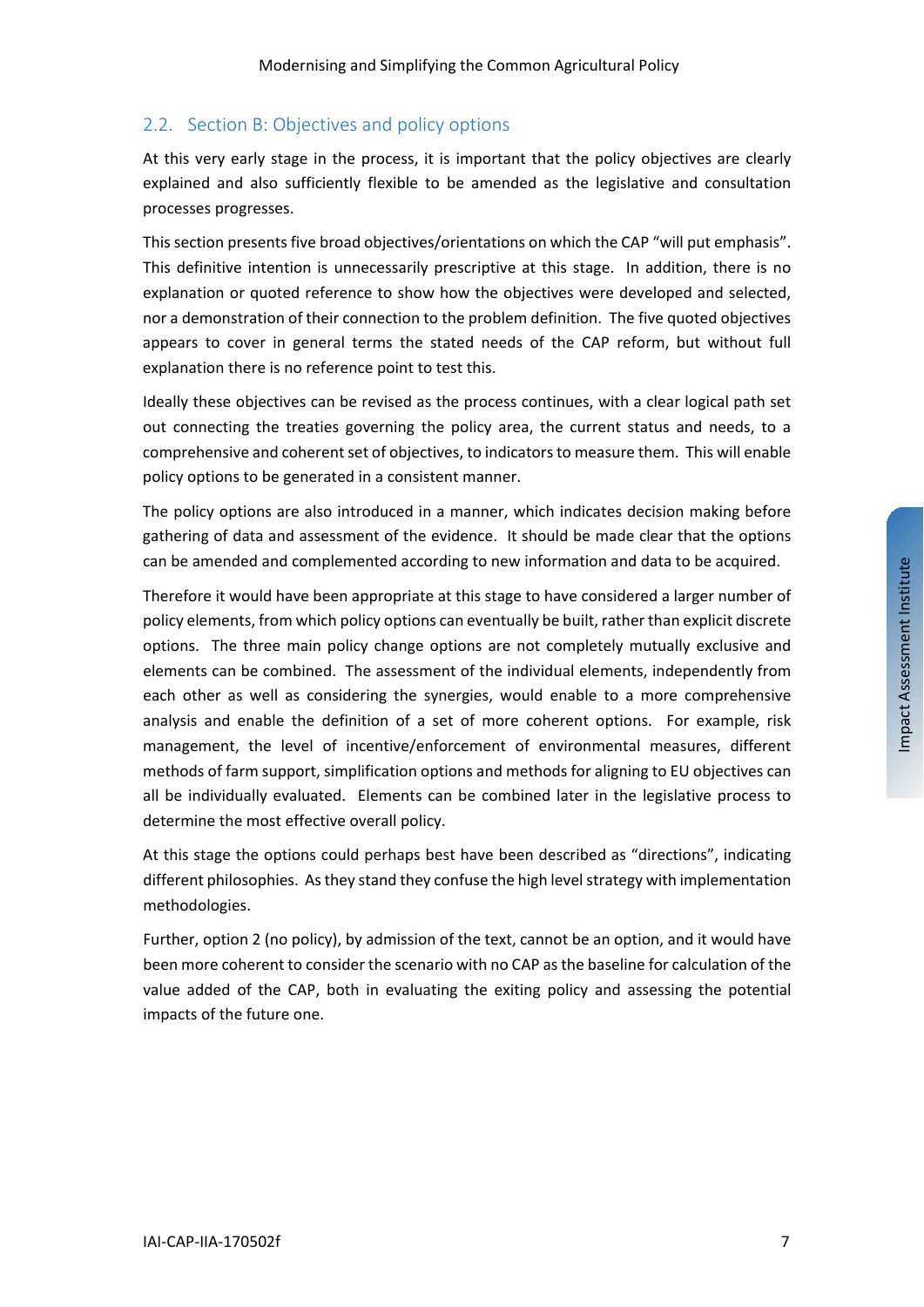#### 2.3. Section C: Preliminary Assessment of Expected Impacts

This section provides a brief overview of the objectives under consideration, for which indicators are to be determined for evaluating the impact. The impacts themselves are not evaluated. This is an appropriate level of analysis at this stage in the legislative process.

However, as the explanation below shows, the descriptions of the objectives can be interpreted in different ways that would have a substantial effect on the analysis and subsequent outcomes. The IIA should have provided clearer background and evidence for the selection of the identified objectives. Whilst the objectives appear in general relevant and material, without reference to a process and existing analysis, the list has an arbitrary nature.

Before indicators are developed, a comprehensive set of objectives based on well-referenced sources, including existing data and information gained from the ongoing public consultation, should be compiled.

#### 2.3.1. Likely economic impacts

The list of proposed objectives responds to the logic that a reform on the CAP requires and each is reviewed individually below.

In 'supporting viable farm income', the term 'viable' requires clear definition in order to determine indicators. It should be clarified whether the policy supports incomes that are already viable or whether it enables incomes to become viable in future. This is a highly material distinction.

'Ensuring food security' is one of the CAP's original goals, defined at its inception. The objective remains equally relevant according to the treaties. As the legislative analysis continues, this indicator requires a method for its evaluation and monitoring.

'Becoming more consumer driven and market oriented' requires a qualification in the context of the CAP. If this objective were taken to its extreme, i.e. a fully consumer-driven market, it could even be interpreted to imply the termination of the CAP. Therefore, a means to determine and define the extent to which this objective is to be targeted is required.

'Increasing competitiveness (e.g. value added, productivity, innovation)' is clearly set out. The bracketed examples of competitiveness are absolute criteria, but competitiveness is often considered in terms of comparison to other global regions. It is therefore crucial for the policy documentation to explain how it will engage with the competition of third countries, in terms of rules and trade agreements.

It is not clear what 'improving the positioning of farmers within the food system (including integration in producers organisations to enhance efficiency)' should achieve. If this refers to their relative position, it appears to assume that their position is disadvantageous. However, that determination should be a made as a result of robust analysis, rather than taken as a starting point. A method to measure the relative position of the actors would also be necessary.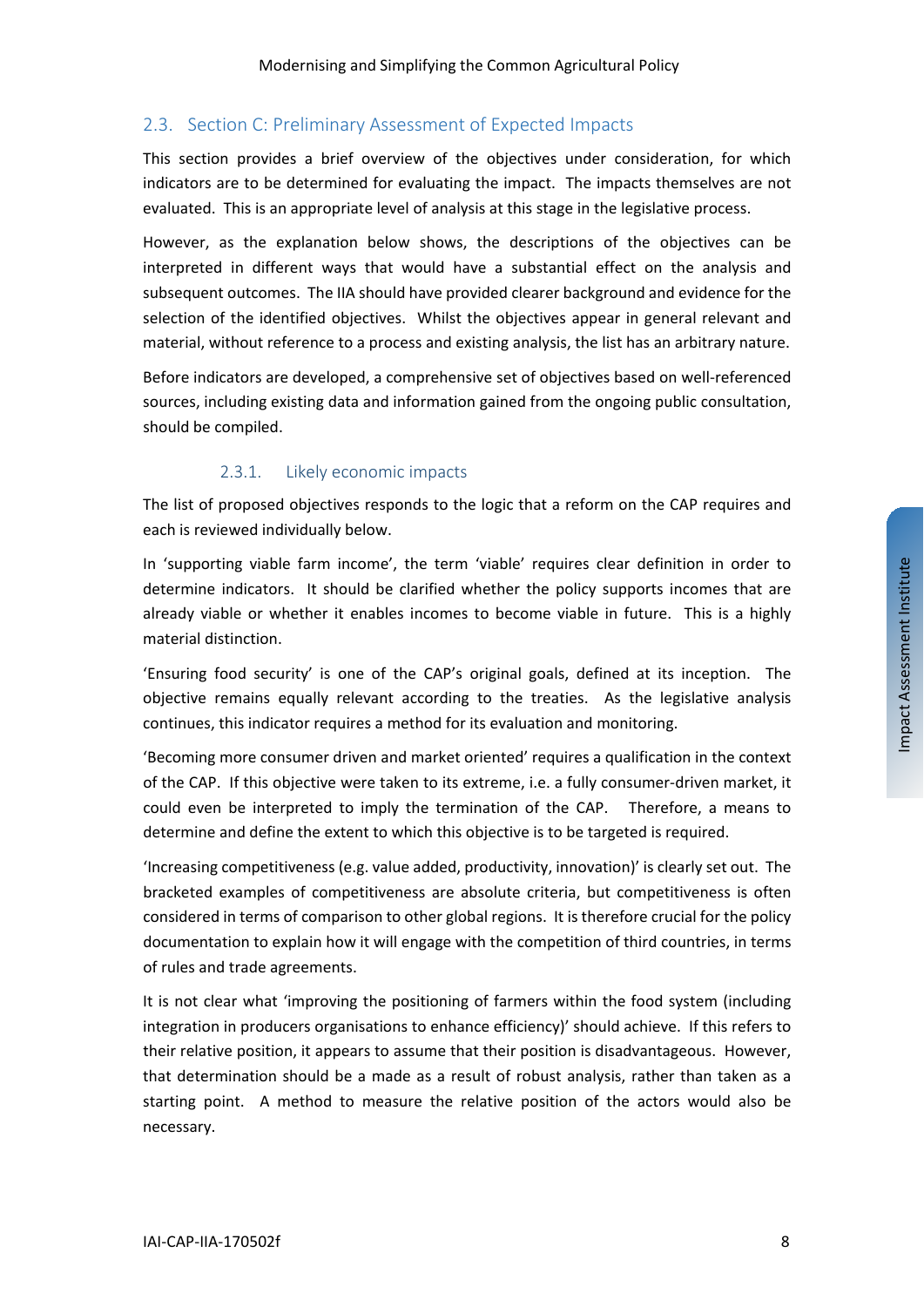'Strengthening resilience to cope with crisis': it would be informative to define, or give examples of, the type of crisis that could be expected. To provide guidance even at this early stage in the process, indications of the type of occurrences that require resilience would be necessary to define the indicators and therefore potential measures.

#### 2.3.2. Likely environmental impacts

Many key environmental impacts can be assessed quantitatively, as is done in EU climate and energy policy.

In particular regarding climate change, many effects can be robustly calculated and modelled. It is therefore important that this is done in a transparent manner using modelling and calculations publicly available to all stakeholders, such that the evidence can be fully scrutinised.

Sustainable resource management and the impact of the use of agricultural chemicals are more difficult to evaluate quantitatively. It is therefore essential that evidence is generated in an impartial manner using independent expertise, in order to foster confidence in the results and any derived policy outcomes.

Preservation of nature and landscapes is a somewhat subjective topic and should be dealt with through a consultative political process. Creating reliable and proportionate indicators for this subject would present a significant challenge.

#### 2.3.3. Likely social impacts

The six objectives under "social impacts" are all relevant elements of the CAP that have featured in the past and are directly applicable to the corresponding provisions of the treaties. As mostly qualitative objectives, which are also affected by influences other than agricultural ones, the selection of coherent indicators will be challenging.

#### 2.3.4. Likely impacts on fundamental rights

The statement 'The planned measures are not expected to have any impact on fundamental rights' requires some justification. Whilst this may derive from previous experience, agriculture is a pervasive subject and the lack of concrete relationship to fundamental rights is not self-evident.

The text further states that the effects are expected to be marginal and that no methodology exists to assess them. It would therefore be doubly inappropriate to state these conclusions when it is stated that future assessment is not expected to generate quantitative evidence.

#### 2.3.5. Likely impacts on simplification and/or administrative burden

The first sentence under this section, *"This initiative will lead to simplification for the beneficiaries and for public administration"* is a definitive statement describing an intended outcome, thereby prejudging the assessment and policy making. Simplification should be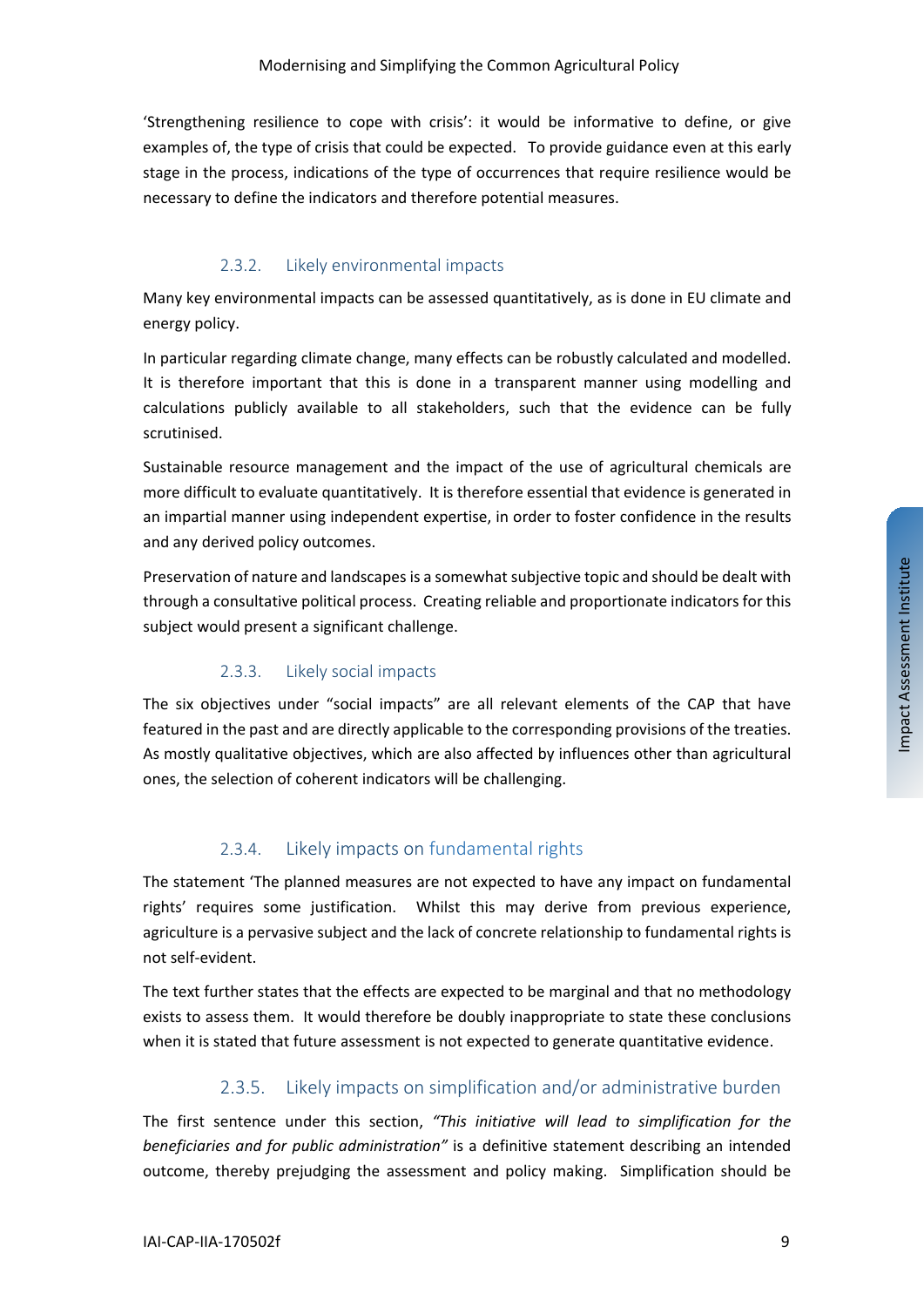expressed as an objective, as acknowledged by the language in the remainder of the section. It would be important to generate relevant indicators to measure achievement of this objective, as for the previous sections.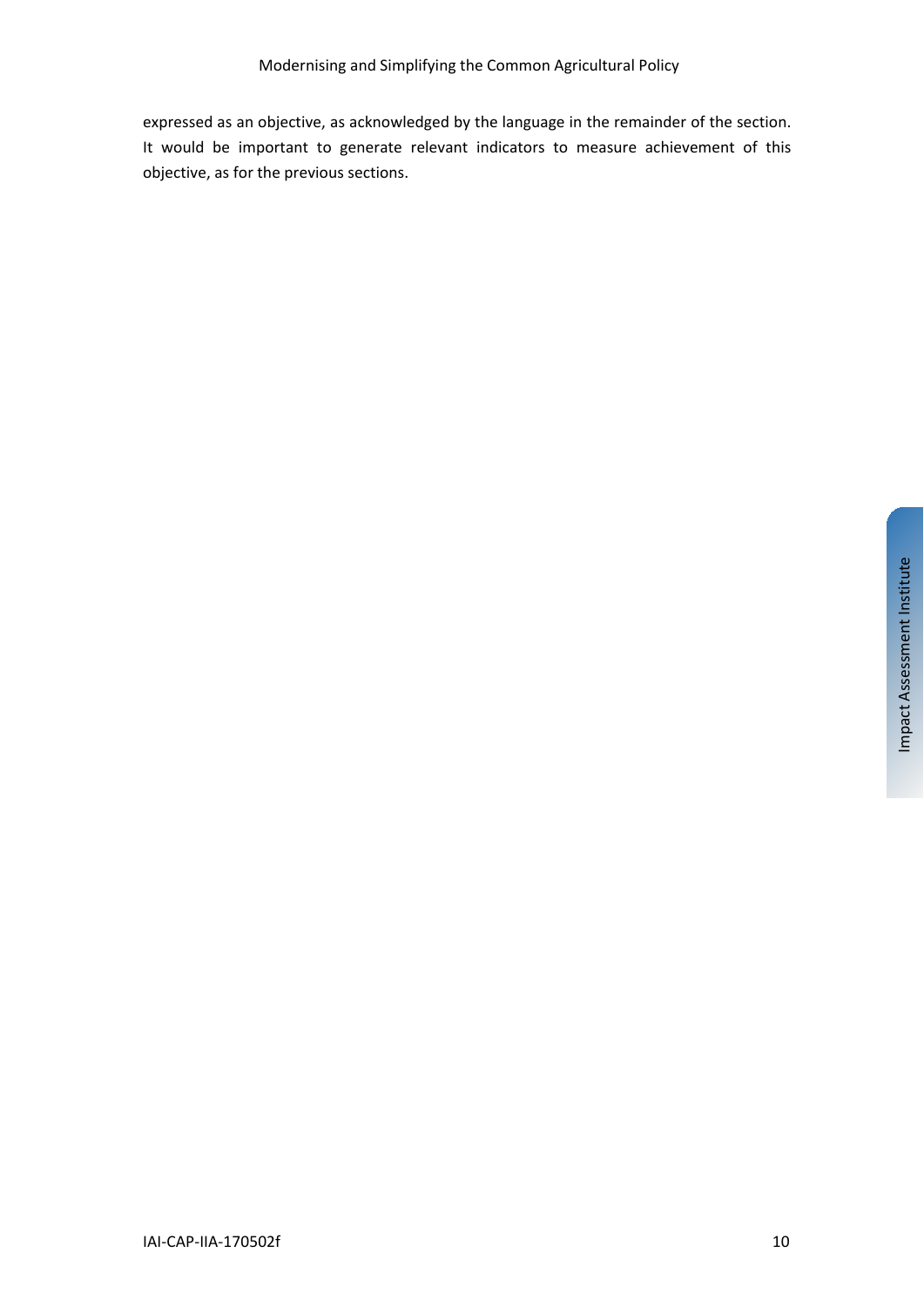#### 2.4. Evaluation of Section D: Data Collection and Better Regulation **Instruments**

#### 2.4.1. Impact Assessment

Thissection provides a generic description of the function of the Impact Assessment, providing an appropriate overview of the logical steps of the assessment and the elements of the analysis. Three aspects would have benefitted from additional clarification:

- The role of the Impact Assessment in the intended process leading to the final legislative reform of the CAP requires clarification. The Impact Assessment in question will accompany the Communication planned for  $4<sup>th</sup>$  quarter 2017. After further policy development, the process of preparing legislation covering the next Multi-annual Financial Framework is expected to proceed. This will require further Impact Assessment for subsequent proposals. An explanation of this process and its rough timing is necessary in order to provide clarity to stakeholders.
- It would have been informative to specify how and by whom the Impact Assessment isto be compiled, in particular which directorates general are involved and a reference to any procedure for commissioning input from external expertise. A balanced, comprehensive and transparently executed gathering and compilation of evidence is essential to provide a solid foundation for the reform.
- The IIA states that the Impact Assessment will compare options based on a Multicriteria Analysis (MCA). This decision is taken already at the start of the development of the Impact Assessment and before the main part of the analysis has been conducted. Cost Benefit Analysis (CBA), or at least a partial CBA, should not be excluded from the start (as a complement to MCA). Benefits and costs should be monetised to the greatest extent possible in order to provide the most rigorous evidence base for ongoing policy making.

#### 2.4.2. Data collection

This section partly, but not fully, addresses the question posed regarding compilation of the Impact Assessment, by explaining the evaluation process and referring to existing and planned studies.

In particular, evidence is "collected through the Common Evaluation and Monitoring Framework for measuring the performance of the CAP 2014-2020", established in the primary and secondary legislation. This is therefore a statutory instrument defined by Regulation, as it has direct effect within the EU legal framework.

#### 2.4.3. Consultation strategy

The consultation approach appears to include all the standard elements for gathering information, and is already ongoing since September 2016, with further events to come in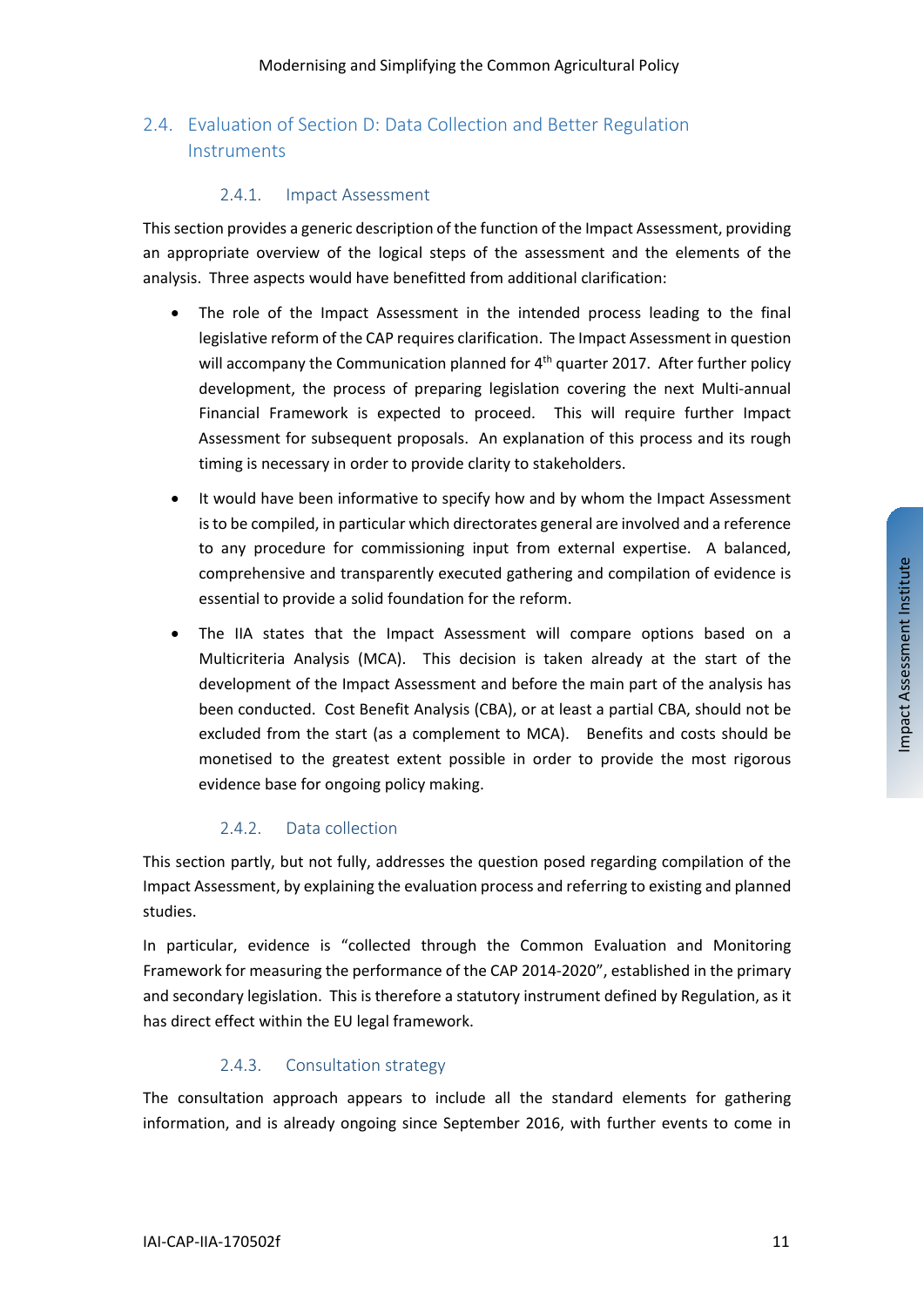20[1](#page-11-0)7. Of particular importance is the public consultation<sup>1</sup>, initiated on  $2^{nd}$  February 2017, the date of publication of the Inception Impact Assessment.

The form and content of the consultation survey itself is the defining element, since previous experience indicates that consultations can restrict the answers of respondents in a manner which may distort the overall findings, especially when they are later interpreted statistically. This is particularly true when multiple choice questions are used, allowing only a single answer to often complicated and nuances questions.

In this case the majority of the questions allow multiple (up to three) answers to be given, thereby giving greater freedom to respondents. In addition, the consultation allows a full position paper (up to five pages) to be uploaded, thereby enabling stakeholders to provide some essential detail in their responses.

At this very early stage in the legislative process(essentially pre-Inception Impact Assessment), thislevel of evidence gathering appears to be appropriate and proportional. It is essential that any statistical evaluation of the consultation results is carefully employed, to ensure that premature conclusions are not extracted, that would subsequently feed into further policy making. The evidence provided should be assessed in a robust fashion, the opinions given should not be treated as if they are empirical evidence.

 $\overline{a}$ 

<span id="page-11-0"></span><sup>&</sup>lt;sup>1</sup> "Consultation on modernising and simplifying the common agricultural policy", European Commission, 2<sup>nd</sup> February 2017: [https://ec.europa.eu/agriculture/consultations/cap-modernising/2017\\_en.](https://ec.europa.eu/agriculture/consultations/cap-modernising/2017_en)